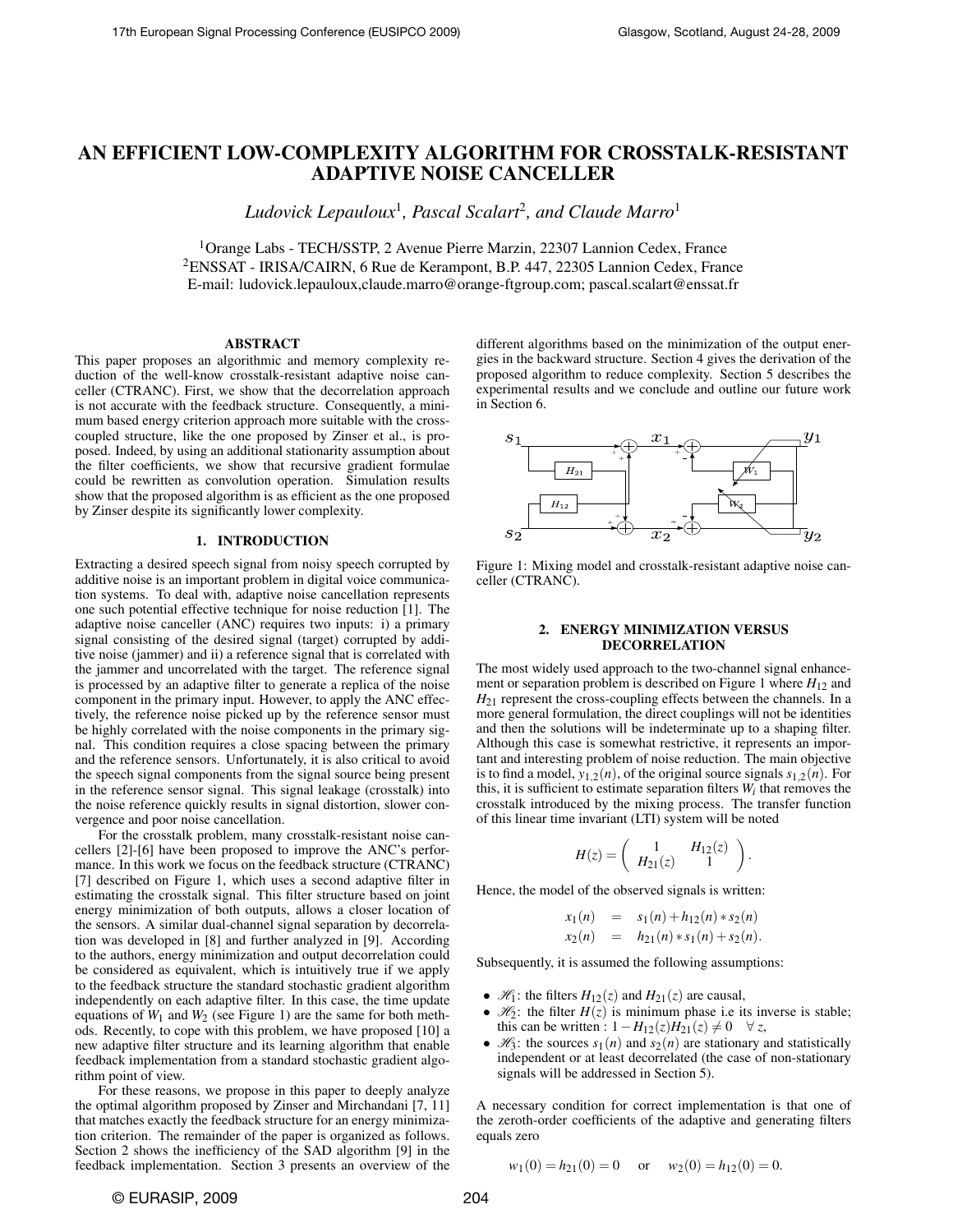#### 2.1 Minimization of the mean square errors

When a minimum energy criterion is considered to obtain an adaptive algorithm dedicated to produce optimal filter coefficients, the most commonly used performance criterion is the mean-squared error (MSE) defined as

$$
\xi = E\left[e(n)^2\right] = E\left[(d(n) - \mathbf{w}^{\mathbf{T}}(n)\mathbf{x}(n))^2\right]
$$
 (1)

where  $d(n)$  stands for a primary signal,  $\mathbf{x}(n)$  a reference signal and w(n) filter coefficients. Let us apply this process to the feedback structure of Figure 1 as described in [7]. Let  $s_1(n)$  and  $s_2(n)$  be real, discrete-time, random processes. The error signals at time *n* are given by

$$
y_1(n) = x_1(n) - \mathbf{w_1}^T(n) \mathbf{Y_2}(n)
$$
 (2)

$$
y_2(n) = x_2(n) - \mathbf{w_2}^T(n) \mathbf{Y_1}(n)
$$
 (3)

where  $<sup>T</sup>$  denotes the transpose operation, and</sup>

$$
\mathbf{w_1}^T(n) = [w_1^0(n) w_1^1(n) w_1^2(n) \dots w_1^N(n)]
$$
  

$$
\mathbf{w_2}^T(n) = [w_2^0(n) w_2^1(n) w_2^2(n) \dots w_2^N(n)]
$$

are the time-varying filter weights for the Nth-order filters  $W_1$  and *W*2, and

$$
\mathbf{Y_1}^T(n) = [y_1(n) y_1(n-1)...y_1(n-N)]
$$
  
\n
$$
\mathbf{Y_2}^T(n) = [y_2(n) y_2(n-1)...y_2(n-N)].
$$

Thus, the mean square error on the primary channel associated with *y*<sup>1</sup> is

$$
\xi_1 = E\left[y_1^2\right] = E\left[(x_1 - \mathbf{w_1}^T \mathbf{Y_2})^2\right]
$$

where time index  $n$  is omitted for convenience and  $Y_2$  denotes the N taps-input vector of *W*1. Differentiating this function with respect to  $w_1$  leads to

$$
2 \cdot E\left[ (\mathbf{x}_1 - \mathbf{w_1}^{\mathbf{T}} \mathbf{Y_2}) (-\mathbf{Y_2} - \mathbf{w_1}^{\mathbf{T}} \nabla_{\mathbf{w_1}} \mathbf{Y_2}) \right].
$$
 (4)

Assuming that  $\nabla_{\mathbf{w}_1} \mathbf{Y}_2 = \mathbf{0}$ , which is theoretically wrong according to the cross-coupled structure of Figure 1 and to the output equations  $(2)$  and  $(3)$ , we get

$$
2 \cdot E\left[ (\mathbf{x}_1 - \mathbf{w_1}^{\mathrm{T}} \mathbf{Y_2}) (-\mathbf{Y_2}) \right] = -2 \cdot E[\mathbf{y}_1 \mathbf{Y_2}]. \tag{5}
$$

This solution yields to the symmetric adaptive decorrelation (SAD) algorithm proposed by Van Gerven in [9], which corresponds to an intuitive stochastic gradient approach. On the contrary, if  $\nabla_{\mathbf{w}_1} \mathbf{Y}_2 \neq \mathbf{0}$ , obvious solution according to the output equations, then (4) equals to

$$
-2 \cdot E \left[ y_1 (\mathbf{Y_2} + \mathbf{w_1}^T \nabla_{\mathbf{w_1}} \mathbf{Y_2}) \right]
$$
 (6)

which corresponds to the one proposed by Zinser and Mirchandani in [7, 11] and is thus more accurate.

#### 2.2 Experimental results

These two different approaches given in equations (5) and (6) yield to the following coefficients update recursion respectively:

$$
\mathbf{w}_1(n+1) = \mathbf{w}_1(n) + 2\mu_{sad} E[y_1 \mathbf{Y}_2]
$$
\n
$$
\mathbf{w}_1(n+1) = \mathbf{w}_1(n) + 2\mu_{grad} E[y_1 (\mathbf{Y}_2 + \mathbf{w}_1 \mathbf{Y}_{\mathbf{w}_1} \mathbf{Y}_2)].
$$
\n(b)

However and as it was explained before, applying SAD algorithm to the feedback structure by replacing the expected values by their stochastic estimates in (a) does not lead to the optimal solution. This is shown on Figure 2, where the convergence of the two adaptive filters  $W_1$  and  $W_2$  is plotted for a very simple case where the mixing filters and the optimal solutions are reduced to single tap filters, *i.e.*  $H_{21}(z) = W_2(z) = 0.8$  and  $H_{12}(z) = W_1(z) = -0.8z^{-1}$ . In addition, the results for a standard deterministic gradient algorithm (b) (cf. *Algorithm B* in 3.1) is also plotted. Sources are two Uniform zeromean white noises with power  $\sigma_{s_1}^2 = 0.2$  and  $\sigma_{s_2}^2 = 0.1$ . According to these results, we show that the SAD algorithm is not accurate for the feedback implementation due to the lack of higher order components in the gradient formula.



Figure 2: Coefficients of the two adaptive filters for Uniform zeromean white noises. Step sizes are  $\mu_{grad} = \mu_{sad} = 0.005$ .

## 3. ALGORITHMS FOR ENERGY MINIMIZATION

# 3.1 Optimal filters

#### *3.1.1 One approach, one algorithm*

Different approaches to derive optimal filter coefficients  $w_1$  and w2 by using mean-square error minimization can be found. The main difference between these approaches lies in the way than  $\xi_1$ and  $\xi_2$  are minimized. According to these possible methods, we can list three algorithms.

$$
Algorithm\ A = \begin{cases} \mathbf{w_1}(n+1) = \mathbf{w_1}(n) - \mu_1 \nabla_{\mathbf{w_1}} \xi_1 \\ \mathbf{w_2}(n+1) = \mathbf{w_2}(n) - \mu_2 \nabla_{\mathbf{w_2}} \xi_2 \end{cases}
$$
  
Algorithm 
$$
B = \begin{cases} \mathbf{w_1}(n+1) = \mathbf{w_1}(n) - \mu_1 \nabla_{\mathbf{w_1}} \xi_1 \\ \mathbf{w_2}(n+1) = \mathbf{w_2}(n) - \mu_2 \nabla_{\mathbf{w_2}} \xi_1 \end{cases}
$$
  
Algorithm 
$$
C = \begin{cases} \mathbf{w_1}(n+1) = \mathbf{w_1}(n) - \mu_1 \nabla_{\mathbf{w_1}} \xi_2 \\ \mathbf{w_2}(n+1) = \mathbf{w_2}(n) - \mu_2 \nabla_{\mathbf{w_2}} \xi_2 \end{cases}
$$

*Algorithm A* was described more precisely by Mirchandani et al. in [11]. Let us consider *s*<sup>2</sup> as a noise source. Obviously, *Algorithm B* focuses essentially on the observation of the noise path *h*12. Such behavior corresponds to an adaptive noise canceller scheme. Note that the inverse statement also holds for *Algorithm C*. In practice, this difference stands in the relative position of source and noise. As explained in [12], the causality of one of the generating FIR filter, associated to the source position regarding the sensors, is strictly related to the algorithm convergence.

#### *3.1.2 Simulation results*

Behavior of *Algorithms A* and *B* is given in Figures 3 and 4 where the system mismatch of  $W_1$  and  $W_2$  defined as where the system mismatch of  $W_1$  and  $W_2$  defined as  $\Delta W(n) = 10log_{10}$  $\sum_{j=0}^{N} (w_{1,2}^j(n) - h_j(n))^2$  $\sum_{j=0}^{N} h_j^2(n)$ 1 are provided. All results were averaged over 30 trials. The transfer functions used in these simulations and satisfying  $\mathcal{H}_2$  correspond to  $H_{12}(z) = 0.5 +$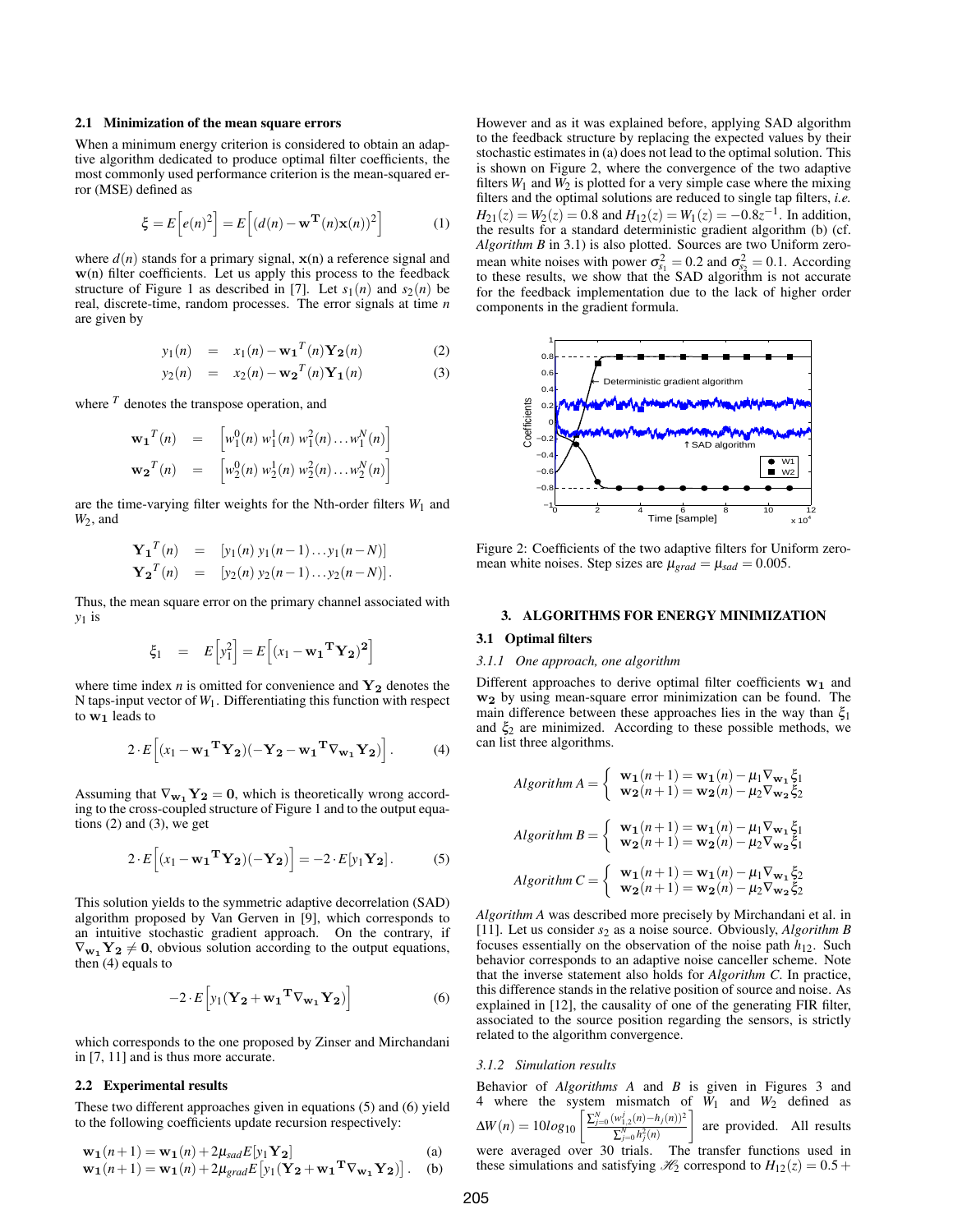

Figure 3: System mismatch of  $W_1$  (left) and  $W_2$  (right) in Uniform zero-mean white noises. Step sizes are  $\mu_A = \mu_B = 0.0001$ .

 $0.2z^{-1} - 0.1z^{-2} - 0.2z^{-3}$  and  $H_{21}(z) = -0.439z^{-1} + 0.366z^{-3} 0.110z^{-4}$  and the sources' power equal to  $\sigma_{s_1}^2 = 1$  and  $\sigma_{s_2}^2 = 1$ . We observe that correct and fast simultaneous convergence of the two adaptive filters is only found for *Algorithm A* (CTRANC). In contrast to the results of Figure 2, the convergence speed of *Algorithm B* is now disturbed by the stochastic gradient approximation of equation 5.

### 3.2 Complexity assessment

#### *3.2.1 Memory cost*

In the previous section, we have shown through simulations the outperformance of *Algorithm A*. The analytic demonstration of this effectiveness will be detailed in this section. Indeed, the CTRANC superiority is mainly due to the accuracy of the gradient equations  $\nabla_{\mathbf{w_1} y_1}(n)$  and  $\nabla_{\mathbf{w_2} y_2}(n)$ . In fact, each gradient is a function of the two adaptive filter taps  $w_1(k)$  and  $w_2(k)$  and moreover it depends on the time index *n* which means that the last  $2N(N + 1)$ gradient values have to be stored as well as the last  $2(N+1)^2$  coefficients for the two adaptive filters. Recursive formulae for the two gradients are Figure 11:  $\frac{d_1}{dx_1x_2} = 0.22$ <br>
Figure 11:  $\frac{d_1x_3}{dx_1x_2} = 0.22$ <br>
Figure 11:  $\frac{d_1x_2}{dx_1x_2} = 0.22$ <br>
Figure 11:  $\frac{d_1x_3}{dx_1x_2} = 0.22$ <br>
Figure 11:  $\frac{d_1x_3}{dx_1x_2} = 0.22$ <br>
Conservative interval in the formu

$$
\nabla_{\mathbf{w}_1} \mathbf{y}_1(n) = C_0(n) \left[ \sum_{k=1}^{2N} C_k(n) \nabla_{\mathbf{w}_1}^k \mathbf{y}_1(n-k) - \mathbf{Y}_2(n) \right] \tag{7}
$$

$$
\nabla_{\mathbf{w}_2} \mathbf{y}_2(n) = D_0(n) \left[ \sum_{k=1}^{2N} D_k(n) \nabla_{\mathbf{w}_2}^k \mathbf{y}_2(n-k) - \mathbf{Y}_1(n) \right] \quad (8)
$$

where the superscript  $k$  on the gradient operator implies differentiation with respect to weights evaluated at time  $(n - k)$ . Initially, analytic solution does not lead directly to these expressions, additional assumption is necessary to form these explicit recurrence relations. This assumption relies on the orthogonal principle and the slow time variations of the signals.

$$
C_0(n) = D_0(n) = \frac{1}{1 - w_1^0(n)w_2^0(n)}
$$

with

$$
C_i(n) = \begin{cases} \sum_{j=0}^{i} w_1^j(n) w_2^{i-j}(n-j) & 1 \le i \le N \\ \sum_{j=i-N}^{N} w_1^j(n) w_2^{i-j}(n-j) & N+1 \le i \le 2N \end{cases}
$$
  

$$
D_i(n) = \begin{cases} \sum_{j=0}^{i} w_2^j(n) w_1^{i-j}(n-j) & 1 \le i \le N \\ \sum_{j=i-N}^{N} w_2^j(n) w_1^{i-j}(n-j) & N+1 \le i \le 2N \end{cases}
$$

In contrast with SAD algorithm or misused LMS algorithm on each channel independently, all terms containing products of the type  $w_1(m)w_2(n)$  are now considered. Thus, the algorithm described by (7) and (8) takes into account the intrinsic cross-coupling effect of the feedback structure.



Figure 4: System mismatch of  $W_1$  (left) and  $W_2$  (right) in Gaussian zero-mean white noises. Step sizes are  $\mu_A = \mu_B = 0.0001$ .

| Scalar gradient formula   Multiplications              |                                   | Additions |
|--------------------------------------------------------|-----------------------------------|-----------|
| $\frac{\partial y_k(n)}{\partial w_k(i)}$<br>$k = 1.2$ | $2N^2 + 4N + 2 \mid N^2 + 2N + 1$ |           |

Table 1: Algorithmic complexity in terms of number of real multiplications and real additions per sample instant.

## 4. LOW COMPLEXITY ALGORITHM FOR FEEDBACK **STRUCTURE**

#### 4.1 Algorithmic simplifications

#### *4.1.1 Concept*

In the previous section, we have shown that the algorithm proposed by Mirchandani et al. is the most efficient. However, its complexity often led researchers to use other algorithms such as the SAD algorithm. In this section, we propose to reduce this complexity by assuming the following hypothesis:

•  $H_4$ : the filter coefficients are slowly time varying which  ${\rm implies that} \ w^i_{1,2}(n) ≈ w^i_{1,2}(n-k).$ 

Such hypothesis enables us to rewrite recursive formulae (7) and (8) as a convolution operation and thus reduce the complexity as it will be shown in the following section.

#### *4.1.2 Derivation of the new algorithm*

Consider the signal estimates given in equations (2) and (3). Expanding the one concerning  $y_1$ , we obtain

$$
y_1(n) = x_1(n) - \sum_{k=0}^{N} w_1^k(n) x_2(n-k)
$$
  
+ 
$$
\sum_{s=0}^{N} w_1^s(n) \sum_{t=0}^{N} w_2^t(n-s) y_1(n-s-t).
$$
 (9)

Taking the gradient of this last equation, we get for each component in the resulting vector  $\nabla_{\mathbf{w}_1} \mathbf{y}_1(n)$ 

$$
\frac{\partial y_1(n)}{\partial w_1^l(n)} = -y_2(n-l) + w_1^0(n)w_2^0(n)\frac{\partial y_1(n)}{\partial w_1^l(n)} + w_1^0(n)\sum_{k=1}^N w_2^k(n)\frac{\partial y_1(n-k)}{\partial w_1^l(n)} + \sum_{s=1}^N w_1^s(n)\sum_{t=0}^N w_2^t(n-s)\frac{\partial y_1(n-s-t)}{\partial w_1^l(n)}. (10)
$$

The algorithmic complexity regarding gradient component calculation for each gradient vector in the CTRANC algorithm is given in Table 1. After factorization of the last two terms in (10) with respect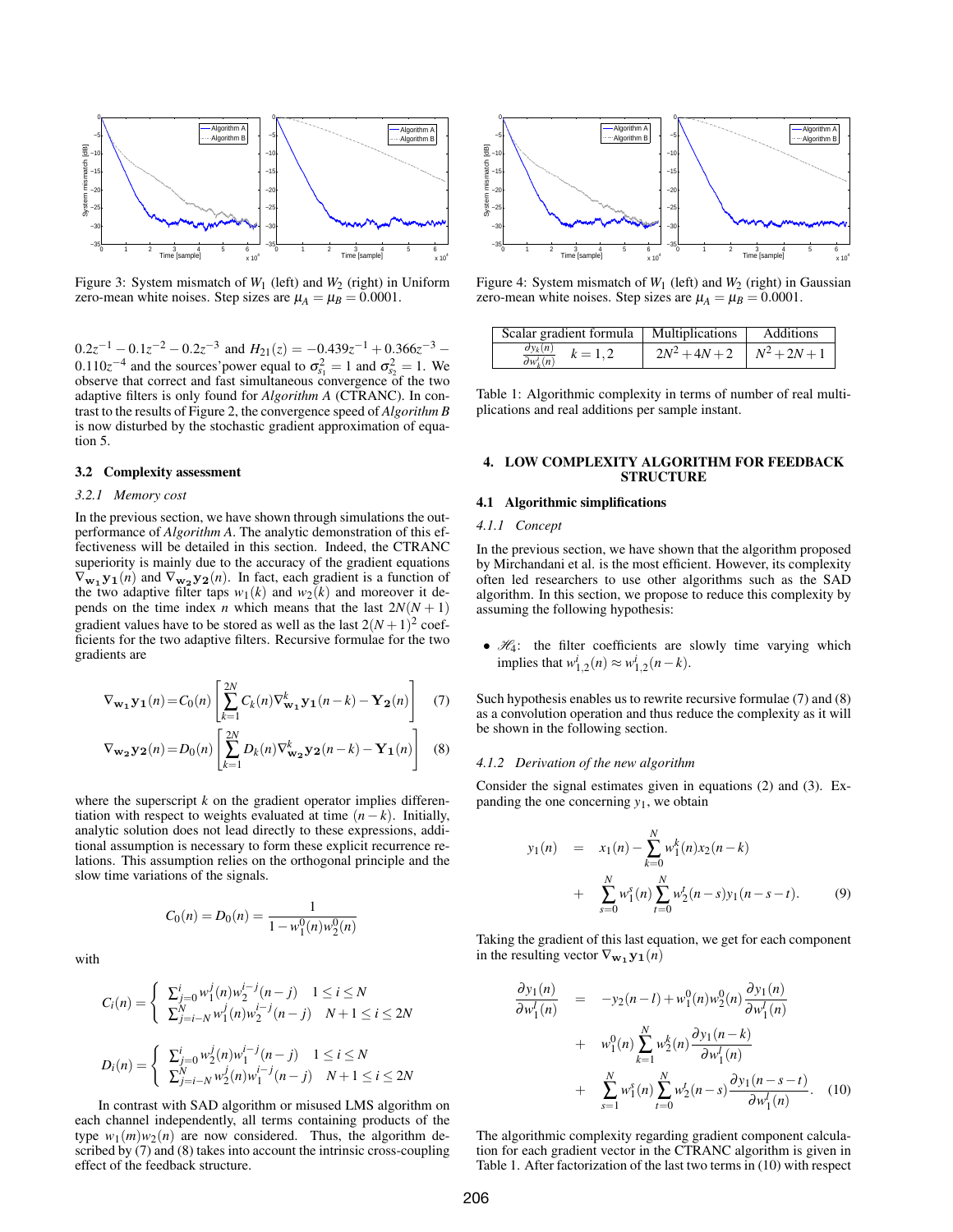to the partial derivative  $\frac{\partial y_1(n-i)}{\partial w_1'(n)}$ , these one may be written as

$$
\cdots \quad w_1^0(n) \sum_{k=1}^N w_2^k(n) \frac{\partial y_1(n-k)}{\partial w_1^l(n)}
$$
\n
$$
+ \quad \sum_{s=1}^N w_1^s(n) \sum_{t=0}^N w_2^t(n-s) \frac{\partial y_1(n-s-t)}{\partial w_1^l(n)}
$$
\n
$$
= \quad \begin{cases}\n\sum_{j=0}^i w_1^j(n) w_2^{i-j}(n-j) \frac{\partial y_1(n-i)}{\partial w_1^l(n)} & 1 \le i \le N \\
\sum_{j=i-N}^N w_1^j(n) w_2^{i-j}(n-j) \frac{\partial y_1(n-i)}{\partial w_1^l(n)} & N+1 \le i \le 2N\n\end{cases}
$$

which corresponds to  $C_i(n) \cdot \frac{\partial y_1(n-i)}{\partial w_i^i(n)}$  $\frac{\partial y_1(n-l)}{\partial w_1'(n)}$ . Applying now the hypothesis  $\mathcal{H}_4$  to  $C_i(n)$  without omitting the first term for  $i = 0$ , it immediately follows that:

$$
\sum_{i=0}^{N} \sum_{j=0}^{N} w_1^{i}(n) w_2^{j}(n-i) \stackrel{\mathcal{H}_3}{\equiv} \sum_{k=0}^{N} w_1^{k}(n) w_2^{n-k}(n)
$$
  
=  $\mathbf{w_1}(n) * \mathbf{w_2}(n) = G(n)$  (11)

where ∗ denotes the convolution operator. Accordingly, the new gradients estimates become

$$
\nabla_{\mathbf{w_1}} \mathbf{y_1}(n) = C_0(n) \left[ \sum_{i=1}^{2N} G^i(n) \cdot \nabla_{\mathbf{w_1}} \mathbf{y_1}(n-i) - \mathbf{Y_2}(n) \right] \tag{12}
$$
\n
$$
\nabla_{\mathbf{w_2}} \mathbf{y_2}(n) = D_0(n) \left[ \sum_{i=1}^{2N} G^i(n) \cdot \nabla_{\mathbf{w_2}} \mathbf{y_2}(n-i) - \mathbf{Y_1}(n) \right]. \tag{13}
$$

Analysis of the structure of the two gradient vectors (12) and (13) show that they exhibit a quasi-circularity property. By exploiting this property, it can be possible to reduce the computational complexity of (12) and (13) by computing only the first term of each gradient vector at each iteration. The two gradient vectors are then obtained by using a circular buffer mechanism in order to reintroduce this quasi-circularity property. Consequently, the complexity of the gradient vector computation is significantly reduced (at the expense of a small approximation in the gradients values). The overall memory required to store the gradient information between two consecutive time instant is also reduced since only 2*N* points have to be stored for each gradient. which are entropy to  $\frac{1}{2} \sum_{j=1}^{\infty} x_j v_j'(\sigma) u_j'(\sigma - f) u_{ij} \sigma_{ij}$ <br>
which converges to  $C_i(\sigma)$  is  $\frac{1}{2} \sum_{j=1}^{\infty} x_j'(\sigma) u_j'(\sigma - f) u_{ij} \sigma_{ij}$ <br>
which converges to  $C_i(\sigma)$  is  $\frac{1}{2} \sum_{j=1}^{\infty} x_j'(\sigma) u_j'(\sigma - f)$ <br>
Equivaria

The above assumption may be applied also to the second estimated signal  $y_2$  given by (3).

## *4.1.3 Memory cost*

Thanks to our assumption, each gradient is a function of the last adaptive filters estimates  $w_1(n)$  and  $w_2(n)$  and gradient vectors  $\nabla_{\mathbf{w_1}} \mathbf{y_1}(n)$  and  $\nabla_{\mathbf{w_2}} \mathbf{y_2}(n)$  which implies to store the last 2*N* gradient values as well as the last  $2(N + 1)$  coefficients for the two adaptive filters. Consequently, we reduce drastically the memory load in comparison with previous expressions given in (7) and (8).

# *4.1.4 Algorithmic complexity*

The algorithmic complexity regarding gradient component computation for the presented method is given in the following Table 2. In comparison with previous results associated with CTRANC al-

| Scalar gradient formula   Multiplications            | Additions                                                |
|------------------------------------------------------|----------------------------------------------------------|
| $\frac{\partial y_k(n)}{\partial w_k(i)}$<br>$k=1.2$ | $N^2 + 3N + 2 \quad   \frac{1}{2}N^2 + \frac{3}{2}N + 1$ |

Table 2: Algorithmic complexity in terms of number of real multiplications and real additions per sample instant.

gorithm, we can see that  $N^2 + N$  multiplications and  $\frac{1}{2}N^2 + \frac{1}{2}N$  additions have been saved per sample instant for each evaluation of



Figure 5: Behavior of memory cost (M.C.) and algorithmic complexity (A.C.) to compute one gradient component. M.C. is obtained by summing all the memory blocs to store each filters coefficient and gradient values needed. A.C. is the sum of the required multiplications and summations



Figure 6: System mismatch of  $W_1$  (left) and  $W_2$  (right) in Uniform zero-mean white noises. Step sizes are  $\mu_A = \mu_B = 0.0001$ .

# *4.1.5 Summary*

To easily compare the complexity gain, we compute the total memory cost (M.C.) obtained by adding all the necessary components for each studied algorithm. The same procedure is performed for the algorithmic complexity (A.C.) by summing respectively the required multiplications and additions given in Tables 1-2. Results are given in Figure 5.

#### 4.2 Experimental results

As shown in Figures 6 and 7, the additional hypothesis  $\mathcal{H}_4$  is valid since the same performance in terms of system mismatch are obtained. In other words, we have proved the ability of our algorithm to perform as efficiently as the original algorithm [11] but with a significantly lower complexity.



Figure 7: System mismatch of  $W_1$  (left) and  $W_2$  (right) in Gaussian zero-mean white noises. Step sizes are  $\mu_A = \mu_B = 0.0001$ .